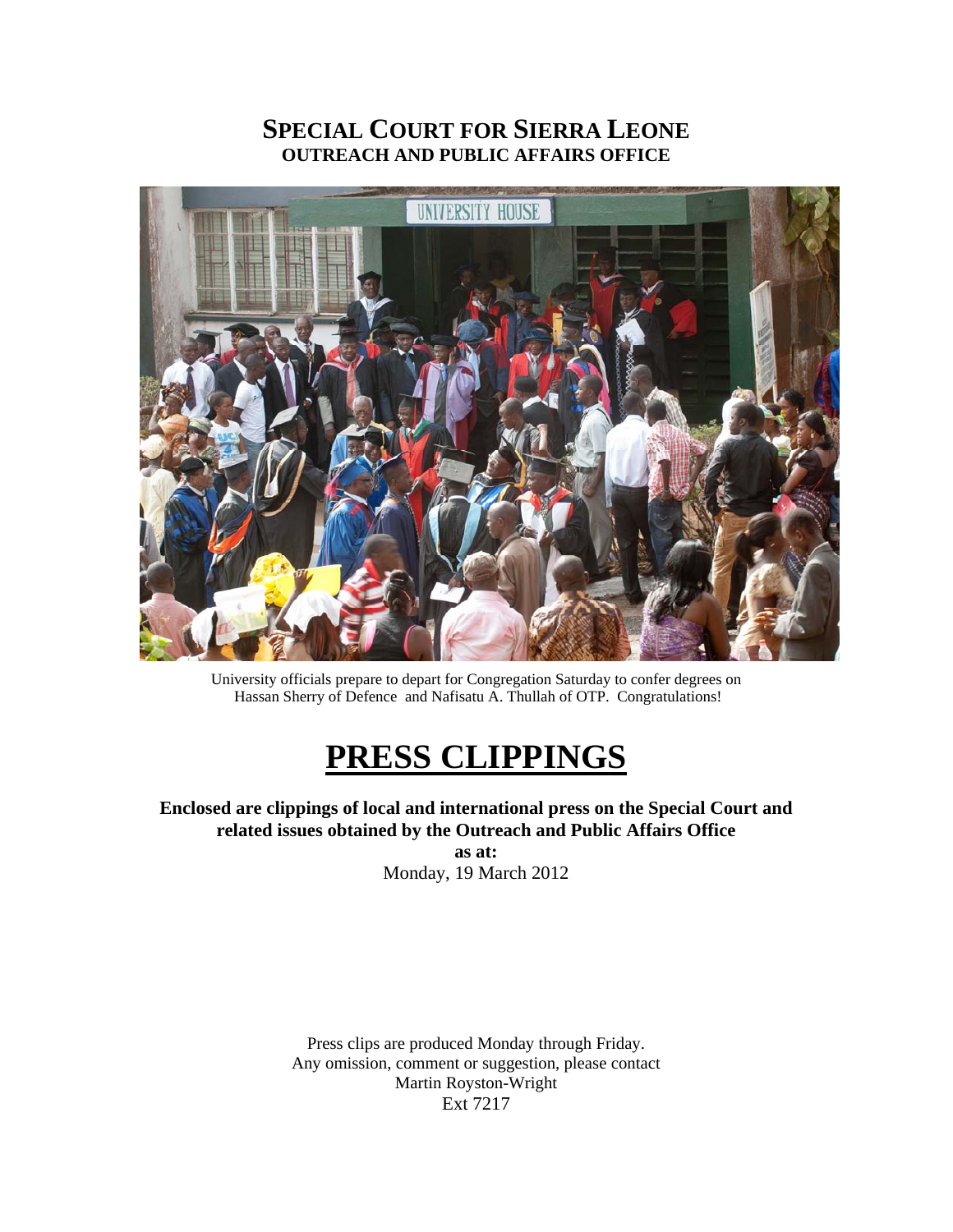| <b>International News</b>                                                     |           |
|-------------------------------------------------------------------------------|-----------|
| War Criminal Walking Around in Plain Sight / The Calgary Herald               | Page 3    |
| Lessons From Lubanga / Huffington Post                                        | Pages 4-5 |
| Was the ICC's Lubanga Judgment a Fair One? / Business Day                     | Pages 6-7 |
| Uganda, Rwanda Escape by a Whisker as ICC Convicts Lubanga / The East African | Page 8    |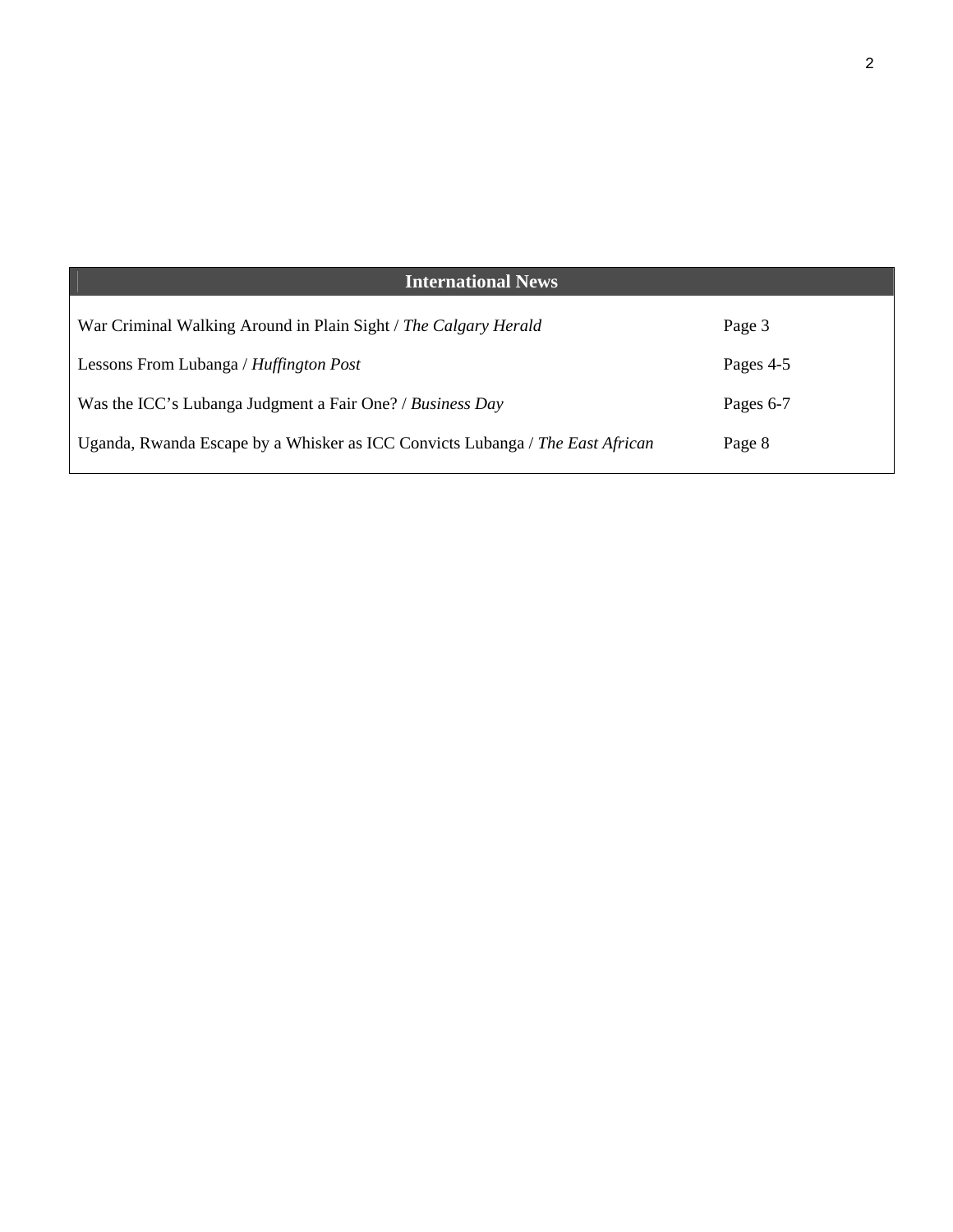#### **War criminal walking around in plain sight**

The International Criminal Court has reached its first verdict, just shy of its 10th birth-day. The court has shown itself capable of trying war criminals. But it has a long way to go before it can be called a universal, swift and reliable method of bringing them to justice.

The most obvious short-coming of the ICC is that all its cases, so far, involve Africans. Its first verdict was the conviction of Thomas Lubanga Dyilo of the Democratic Republic of Congo for conscripting and using child soldiers.

The ICC is meant to complement, not replace, national courts and temporary tribunals, so we need not insist that it be everywhere, trying every criminal. Even so, the ICC's geographic double standard cannot be ignored. International law is, still, subservient to international politics. The court has stepped in where it has been asked, and so far has been reluctant to poke powerful countries by interfering on their turf. That's a problem that could ultimately under-mine the ICC's credibility.

The more immediate problem is enforcement. The ICC has issued 20 arrest warrants; 11 suspects are still at large.

One such suspect has been in the news a lot lately: Joseph Kony, whose Lord's Resistance Army has created havoc in Uganda, Democratic Republic of Congo and the Central African Republic since the 1980s. The ICC issued a war-rant for his arrest in 2005 on 33 counts, including murder, sexual enslavement and the enlisting of child soldiers.

The video campaign Kony 2012 aims to "make Kony famous," based on the dubious logic that if more people knew about Kony, his arrest would follow. Bringing Kony to face his charges is indeed an important goal, but it will almost certainly involve difficult military operations.

There are other suspects on the ICC's list, though, who are not even bothering to hide, who openly thumb their noses at the court.

One is the president of Sudan, Omar al-Bashir. He's wanted on 10 counts, including genocide. It's a serious thing for the court to charge a sit-ting president, but the crimes in question are extreme. The ICC issued a warrant for his arrest in 2009.

The African Union openly decided to ignore that warrant. Bashir has travelled outside Sudan several times since the warrant was issued, meeting with politicians in several countries, including Kenya, Chad, China and post-Gadhafi Libya.

It will take more than political will to capture Joseph Kony. But political will is the only thing lacking in the case of Omar al-Bashir.

© Copyright (c) The Calgary Herald

E-mail this ArticlePrint this ArticleShare this Article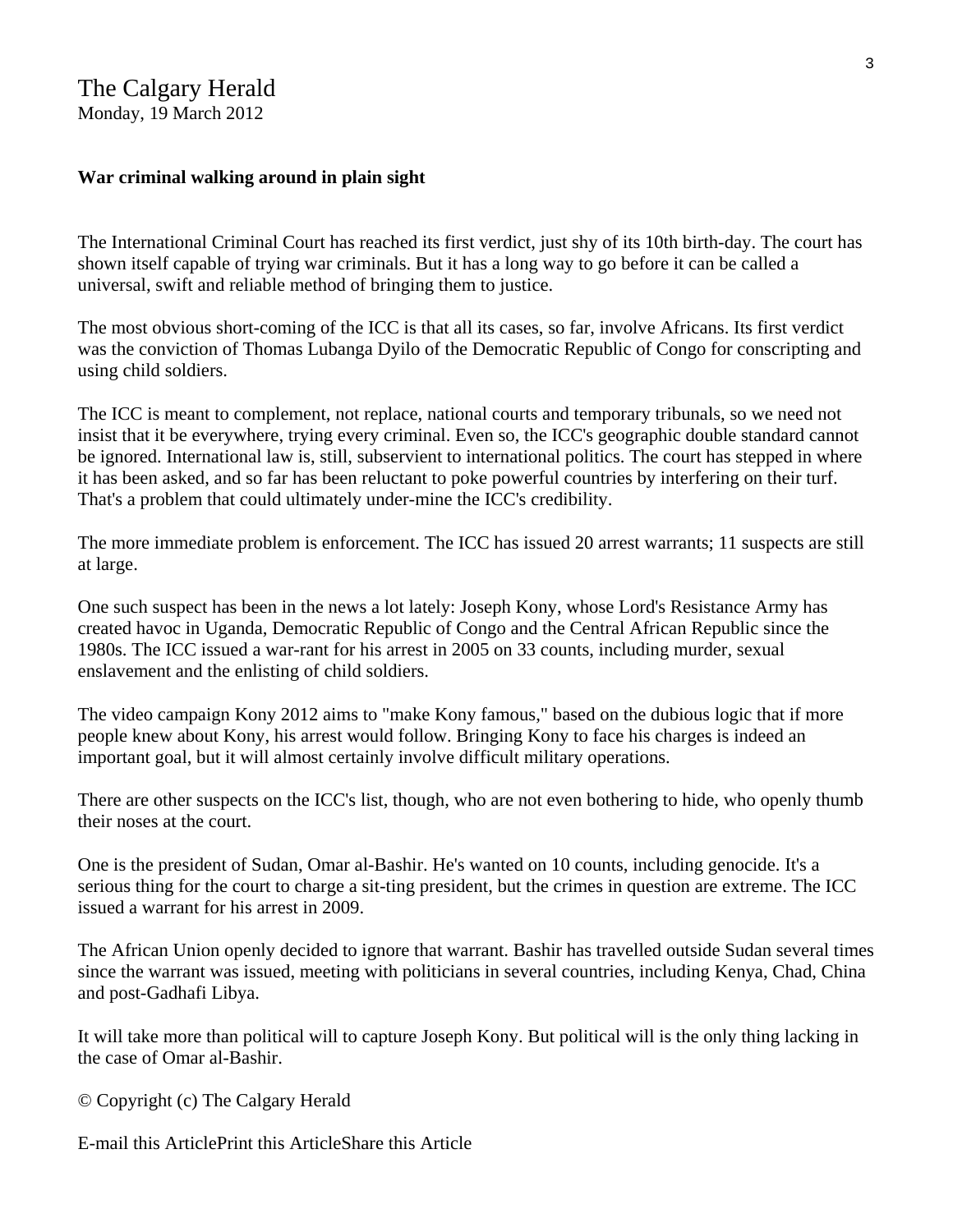## Huffington Post

Friday, 16 March 2012

#### **Lessons From Lubanga**

Submit this storydigg reddit stumble It is hard to look at the International Criminal Court's conviction of former Congolese warlord Thomas Lubanga for enlisting child soldiers into his militia more than a decade ago and not consider it a positive step on the road towards justice. Perhaps, too, it marks a point where it is time for a conversation about some fundamental international justice questions: What is justice and justice at what cost?

The Lubanga verdict, a first for the decade-old International Criminal Court, comes on the heels of the viral YouTube video Kony2012 that introduced nearly 80 million viewers (so far) to Ugandan thug and fellow exploiter of children Joseph Kony. It also comes amidst a backdrop of other potential international crimes cases making headlines: Former U.S. Vice President Dick Cheney cancelled a scheduled appearance in Canada out of fear it was too dangerous for him to face a likely mob of protestors calling for his indictment for war crimes; the announcement of a verdict next month by the Special Court for Sierra Leone in the trial of former Liberian president and blood diamonds purveyor Charles Taylor; and a guilty plea in the case of Guantanamo detainee and former CIA captive Majid Khan that secures his cooperation in the upcoming U.S. military commission trial of 9/11 mastermind Khalid Sheikh Mohammed, among others.

Justice, as the term is used by those who advocate the rule of law, implies a system that fairly assesses responsibility for alleged violations of moral and ethics based laws that are well-known and uniformly applied. The precept that you must do right to uphold right is reflected in the saying "justice is blind" and its depiction as a blindfolded woman holding a scale. A process considered illegitimate -- a kangaroo court -- undermines the principle that justice has to be fair in both fact and perception.

While the three-judge panel convicted Lubanga, it also harshly criticized the prosecution for using intermediaries to deal with witnesses, which in some instances led to witnesses being encouraged to give false testimony. The International Crimes Tribunal in Bangladesh, while commended for efforts to end 40 years of impunity for atrocities committed during the liberation war with Pakistan, is criticized for only having charged leaders of the opposition Jamaat-e-Islami party and creating the perception that the trials are politically motivated. President Barack Obama has pressed ahead with the prosecution of suspected al Qaeda terrorists and low-level U.S. military personnel accused of violating the laws of war and the military code of justice, but he said he will "look forward, not back" at allegations that former senior U.S. government officials authorized and facilitated torture and other potential major war crimes.

A system that purports to do justice that allows anyone to put a finger on the scales to tip them unfairly or that deliberately includes or excludes certain classes of individuals because of their status erodes the foundation of the universal concept of justice under the rule of law.

Different people may describe slightly different goals for justice and for punishment. In the context of serious offenses like war crimes and crimes against humanity, generally the aim is to promote fundamental rights and human decency, to punish wrongdoers and to deter those who may follow in their footsteps. Also, many argue it is an important step in the process of reconciliation among people in conflict zones.

Punishment of the wrongdoer -- retribution -- is plainly evident when a sentence is executed. Many doubt the legitimacy of the U.S. led invasion of Iraq, but few question whether Saddam Hussein got what he deserved. The ability of justice to deter is less evident. The prospect of facing justice apparently had no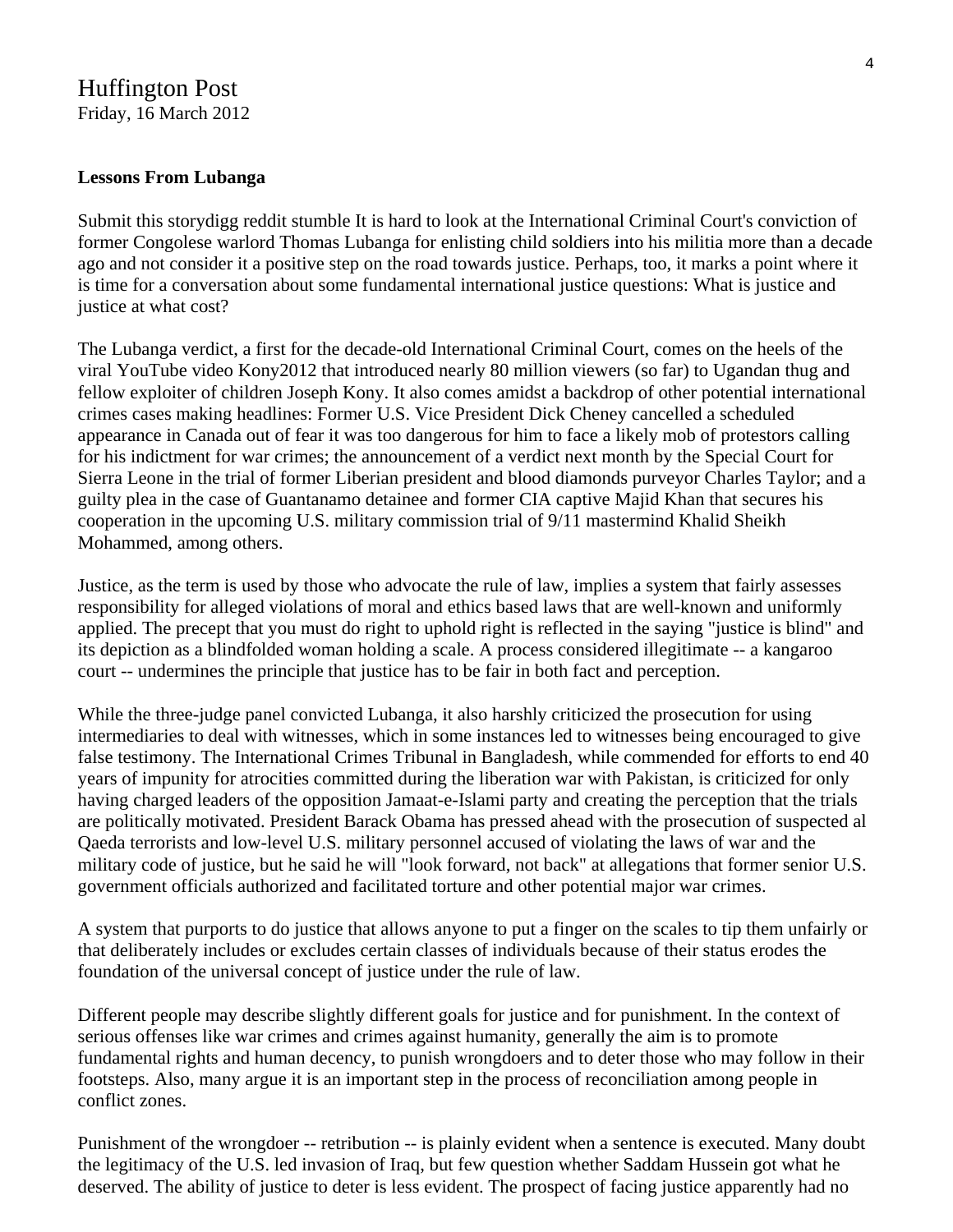deterrent effect on Libya's Muammar Gaddafi, Syria's Bashar al-Assad, or Yemen's Ali Abdullah Saleh in their brutal crackdowns on their own citizens (and the prospect of indictment may actually be a disincentive to stop the violence and step down), nor has it deterred the CIA, the Israeli Mossad, or the Iranian VEVAK from extrajudicial assassinations. The ability of justice to facilitate reconciliation is also questionable. In the Balkans, where the International Criminal Tribunal for the former Yugoslavia is regarded as perhaps the most successful international crimes tribunal, ethnic tensions are still strong nearly two decades after the fighting stopped and the tribunal formed.

Professor Stuart Ford from the John Marshall Law School in Chicago calculated that spending on the five major international criminal courts through 2015 would total about \$6.3 billion. The International Criminal Court, where Lubanga became the first person ever convicted, for example, has more than 750 people on staff, an annual budget of \$140 million, and has cost nearly a billion dollars since it was created in 2002. The U.S. is reported to spend about \$140 million a year on its facility at Guantanamo Bay, Cuba, where it holds 171 terrorism detainees.

Whether in theory you can put a price on justice is an interesting philosophical argument, but in reality where the costs are known and the results, or lack thereof, are available for analysis, it is possible to have a meaningful discussion about whether international crimes tribunals do justice, whether they achieve their underlying goals, and whether the results are worth the costs.

Congratulations to the International Criminal Court on its first conviction. When the dust of the Lubanga case settles maybe we can talk about whether we are doing justice right or whether we can do justice better.

Morris Davis is a retired U.S. Air Force colonel and the former chief prosecutor for the military commissions at Guantanamo Bay, Cuba. He is a faculty member at the Howard University School of Law in Washington, D.C.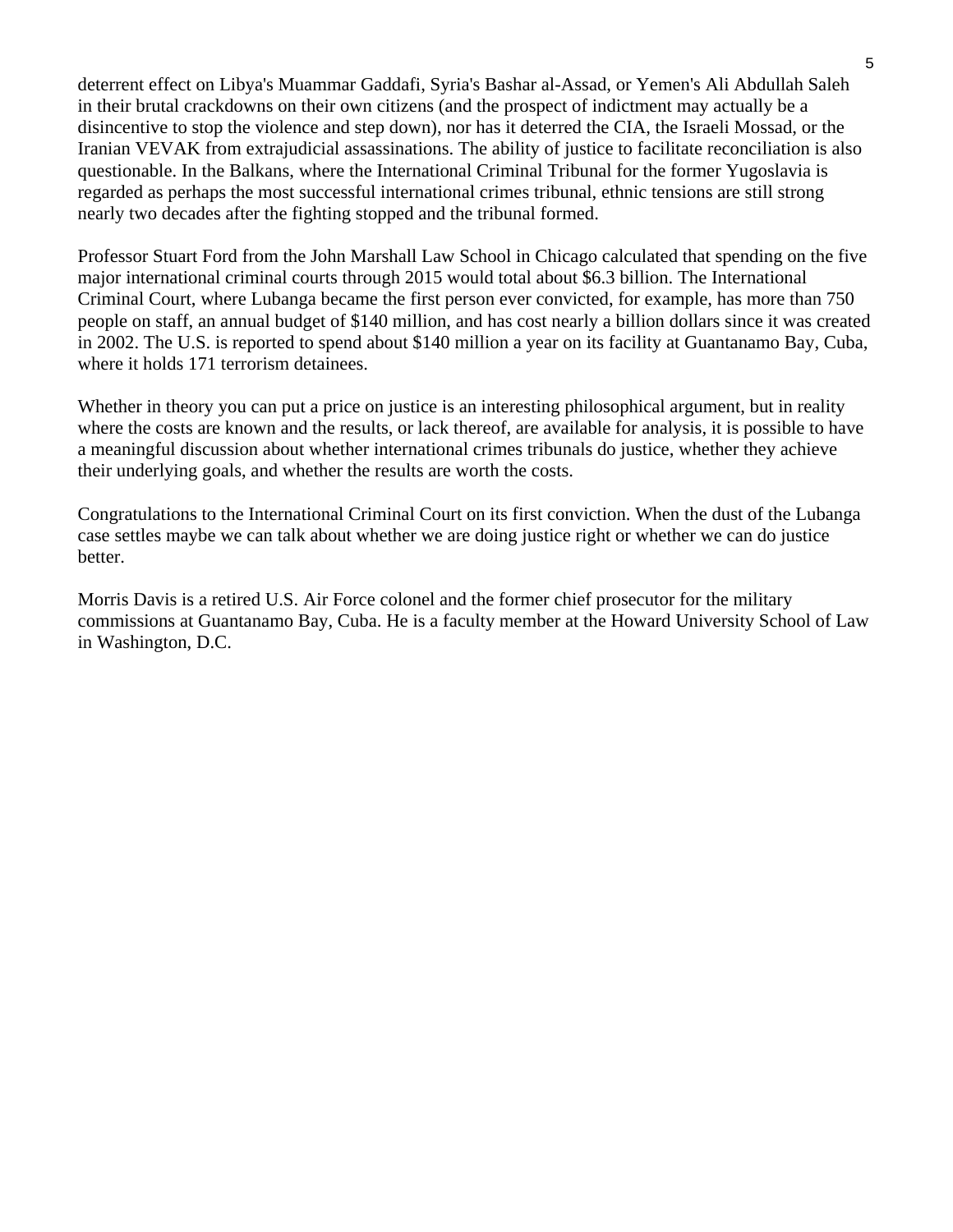Business Day Monday, 19 March 2012

#### **MIA SWART: Was the ICC's Lubanga judgment a fair one?**

The procedural shenanigans of the office of the prosecutor tainted the Thomas Lubanga case from the beginning

LAST week, the International Criminal Court (ICC) delivered its first judgment, the long-awaited Thomas Lubanga judgment. The ICC Trial Chamber unanimously found the former Congolese rebel leader guilty of enlisting children into the armed forces and using them actively in hostilities. The judgment breaks new ground: it is the first to be delivered by a permanent international criminal court; and it is the first time an international court focuses exclusively on the crime of using child soldiers.

Lubanga is the founder and former leader of the Union of Congolese Patriots. Although organisations such as Human Rights Watch accused the rebels under Lubanga's command of "ethnic massacres, murder, torture, rape and mutilation, as well as the recruitment of child soldiers", the ICC charged Lubanga only with enlisting, conscripting and using child soldiers.

Nongovernmental organisations and human rights groups are celebrating the conviction. But is the judgment fair? The trial was shrouded in controversy from early on. The procedural shenanigans of the office of the prosecutor tainted the Lubanga case from the beginning. In June 2008, the ICC ruled that the prosecutor's refusal to disclose potentially exculpatory evidence breached Lubanga's right to a fair trial. The judges ruled that the prosecutor had incorrectly applied the Rome Statute and that "the trial process has been ruptured to such a degree that it is now impossible to piece together the constituent elements of a fair trial".

Then, in July 2008, the ICC ordered Lubanga's release, on the grounds that "a fair trial of the accused is impossible, and the entire justification for his detention has been removed". The prosecutor appealed this decision and the Appeals Chamber agreed to keep Lubanga in custody. And during closing arguments, his defence counsel, Catherine Mabille, argued that intermediaries employed by the prosecution "prepared witnesses to come and give false accounts before the court". According to Mabille, all the witnesses called by the prosecution and presented as former child soldiers lied during their testimony.

The historical and political value of the judgment cannot be overestimated. It is precisely the sense of history and the symbolic value of the case that might have led to a conviction when an acquittal might have been more appropriate.

Some claim that international courts have an inherent bias against defendants, that there is political pressure at international criminal courts and tribunals to deliver guilty verdicts. They claim that defendants are "prejudged" for political reasons and because of the gravity of the crimes. The preamble of the ICC statute states that it is the task of the ICC to "prosecute unimaginable atrocities that shock the conscience of mankind". The serious nature of international crimes was described in the Adolf Eichmann judgment: "Not only do all the crimes … bear an international character, but their harmful and murderous effects were so … widespread as to shake the international community to its foundations".

In the context of the ad hoc international criminal tribunals for the former Yugoslavia and Rwanda, it has even been argued that the tribunals have an inherent institutional bias against defendants because their continued existence depends on "producing convictions". The International Criminal Tribunal for the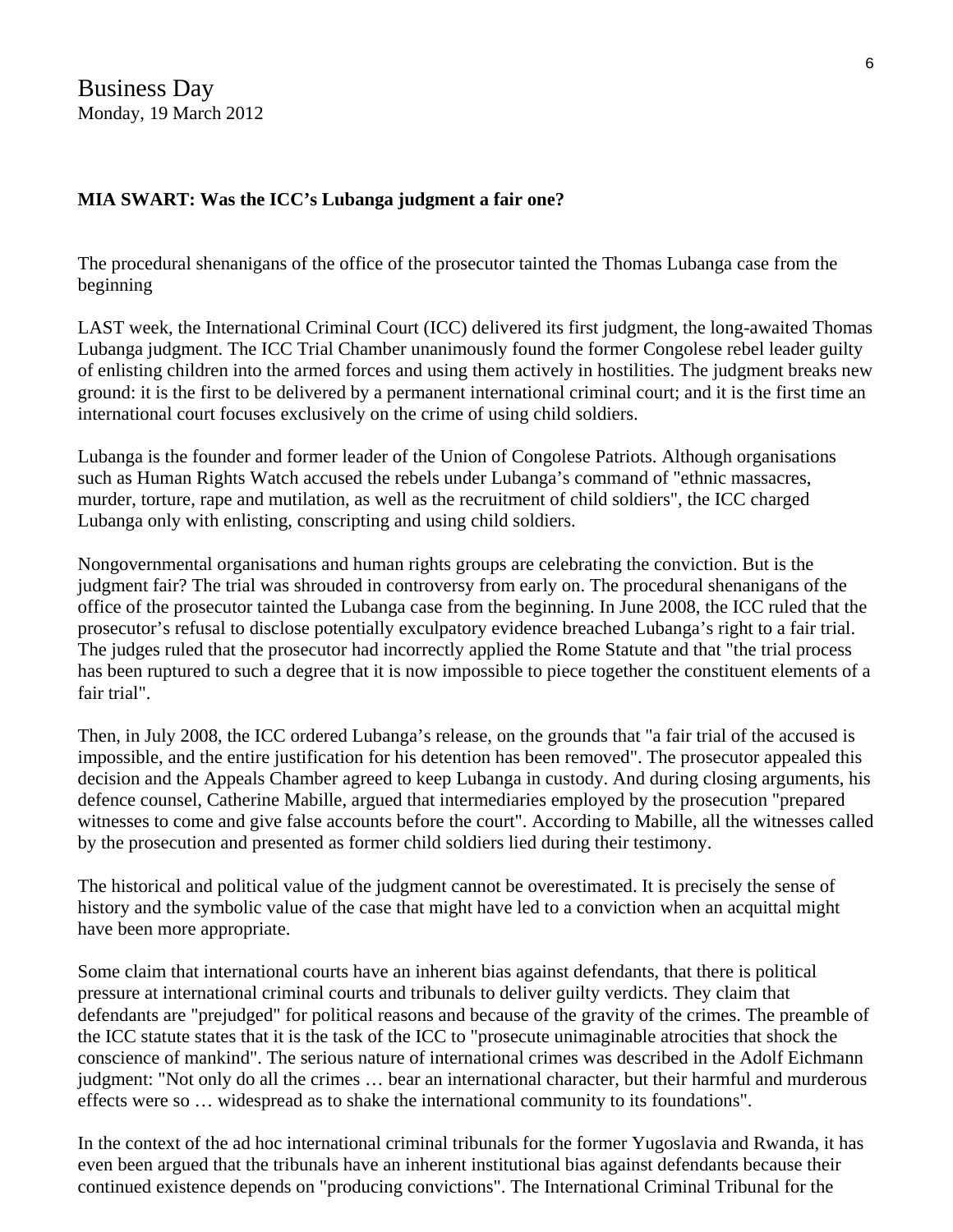former Yugoslavia (ICTY) and the International Criminal Tribunal for Rwanda have, however, both acquitted accused on the basis of lack of evidence. Former ICTY judge Patricia Wald has emphasised the importance of acquittals in strengthening the fairness, credibility and legitimacy of international criminal trials.

Another argument in favour of restraint by the judges of the ICC is the fact that it is a criminal court. The court attempts to merge the consensual body of international law with the coercive nature of domestic criminal law. Fairness in criminal trials is of crucial importance in preserving the integrity of the legal system. It is also critical in preserving civilisation. The Nuremberg trials have often been criticised as "victor's justice" or as high politics masquerading as justice. The ICC will escape similar accusations only if the judges pay the most stringent attention to fair trial standards.

As the current social media campaign against Joseph Kony shows, there are few causes capable of attracting as much popular appeal as hating an alleged war criminal. The ICC should be above this.

*• Swart is a research fellow at the Bingham Centre for the Rule of Law.*